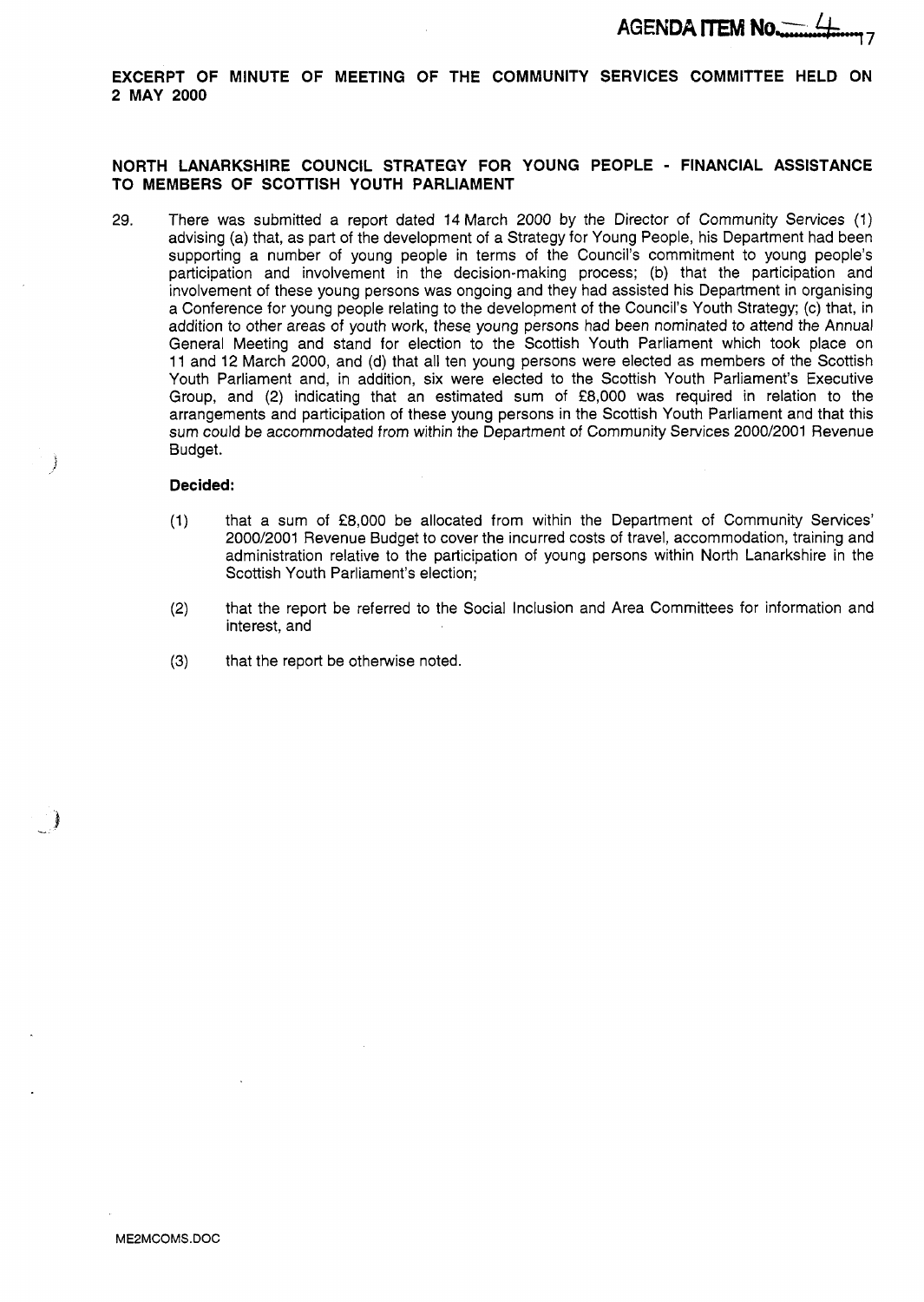# NORTH LANARKSHIRE COUNCIL

## REPORT

| $\overline{\text{To:}}$ | <b>COMMUNITY SERVICES COMMITTEE</b>       | Subject: NORTH LANARKSHIRE COUNCIL<br>STRATEGY FOR YOUNG PEOPLE -<br>FINANCIAL ASSISTANCE TO |
|-------------------------|-------------------------------------------|----------------------------------------------------------------------------------------------|
| <b>IFrom:</b>           | DIRECTOR OF COMMUNITY SERVICES            | MEMBER OF SCOTTISH YOUTH<br>PARLIAMENT                                                       |
| lDate:                  | RMcH/MC<br>14/03/2000<br>$\mathbb{R}$ ef: |                                                                                              |

# **1. INTRODUCTION**

1.1 The purpose of this report is to inform the sub-committee of a request from the ten members *<sup>r</sup>* the Scottish Youth Parliament from the North Lanarkshire area for financial assistance to assist with representing the area at the Scottish Youth Parliament.

#### **2. BACKGROUND**

- 2.1 *As* part of the development of a strategy for young people the department of community services has been supporting a number of individuals in terms of the council's commitment to young people's participation and involvement in the decision making process. Their involvement is ongoing and they have assisted the department in organising a conference for young people relating to the development of the council's strategy.
- 2.2 Among other things these young people were nominated to attend the Annual General Meeting and stand for election to the Scottish Youth Parliament which took place on 11 and 12 March 2000. All ten young people were elected **as** members of the Scottish Youth Parliament and in addition six were elected to the Parliament's executive group.

#### **3. RESOURCE IMPLICATIONS**

- 3.1 There are a number of resource implications related to the election of the young people to the Youth Parliament. Travel, accommodation, training and development and administration costs will require to be met in order that all of these young people can fully participate as elected members. **All** of the young people will attend meetings of the Youth Parliament in Edinburgh three times a year and the six Executive Group members will be involved in meetings over and above those of the Youth Parliament.
- 3.2 The young people will continue to receive support from community services staff but there will be a requirement to identify resources for the purposes highlighted above. Approximate costings have been made in terms of supporting the ten members of the Scottish Youth Parliament over the next year. It is estimated that a sum of  $£8,000$  would be required. This can be accommodated within existing departmental resources for 2000/2001.